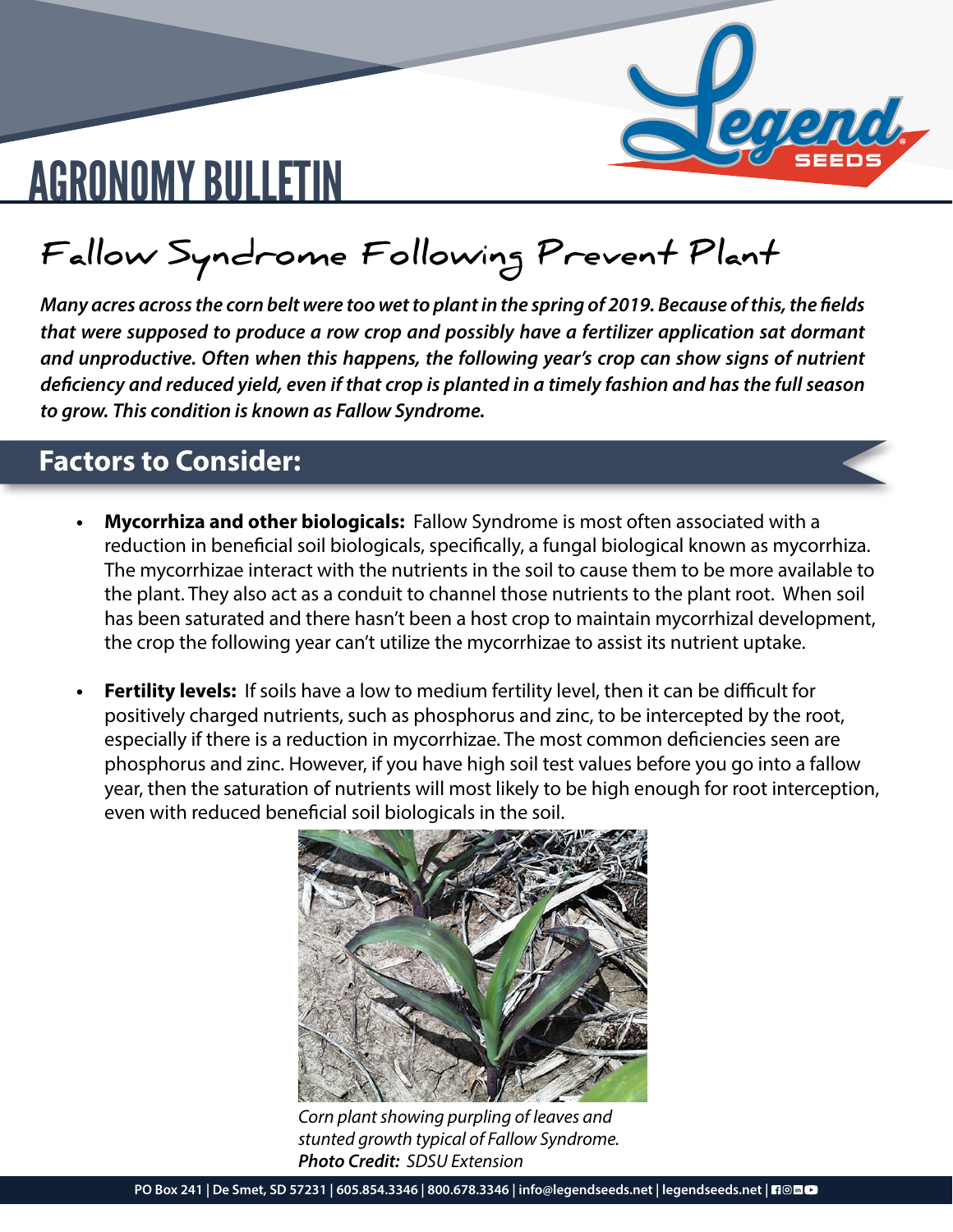## AGRONOMY BULLETIN

#### **Action Plan:**

- **1.** It is best to plant a cover crop on prevent plant acres so that there is a green bridge of plants and roots for mycorrhizae to colonize and keep their populations high throughout the fallow season. The best cover crops are grasses or legumes. If brassicas (turnips, radishes) are desired for their soil penetration, then mixing in some grasses and legumes would be a good idea. Brassicas don't develop as strong a symbiotic relationship with mycorrhizae. [1][3]
- **2.** Some of the effects of Fallow Syndrome can be mitigated if readily available fertilizer starters, such as an ortho-phosphorus, can be applied in furrow or in a band at planting. Applying broadcast fertilizers takes significant time to breakdown and become available to the plant and will not help the crop that is being grown the season after a fallow year. [1][2]
- **3.** Consider planting soybeans if you were unable to get a cover crop in and if you know that your soil tests are on the low side. Soybeans are not immune to Fallow Syndrome, but they generally will outperform corn on soil that is significantly affected. [1][3]
- **4.** Consider applying a biological treatment such as Soy<sub>Fx</sub>™, Ion<sub>Fx</sub>™, or Crown<sub>Fx</sub>™ to the crop following a fallow year. Biological amendments are likely to help repopulate the soil, especially in the root zone, with positive symbiotic bacteria and fungi. This could help to mitigate the effects of Fallow Syndrome.

#### **Summary:**

In the season following a prevent plant year it is possible to have nutrient uptake deficiencies that are known as Fallow Syndrome. In order to mitigate this situation, growers should try to plant an appropriate cover crop mix that will help soil biology be prepared for the crop that they intend to plant in the following year. The grower should also take into account what soil test levels the field had before they plant the next crop. They may need to adjust their fertility plan and possibly their crop rotation accordingly.